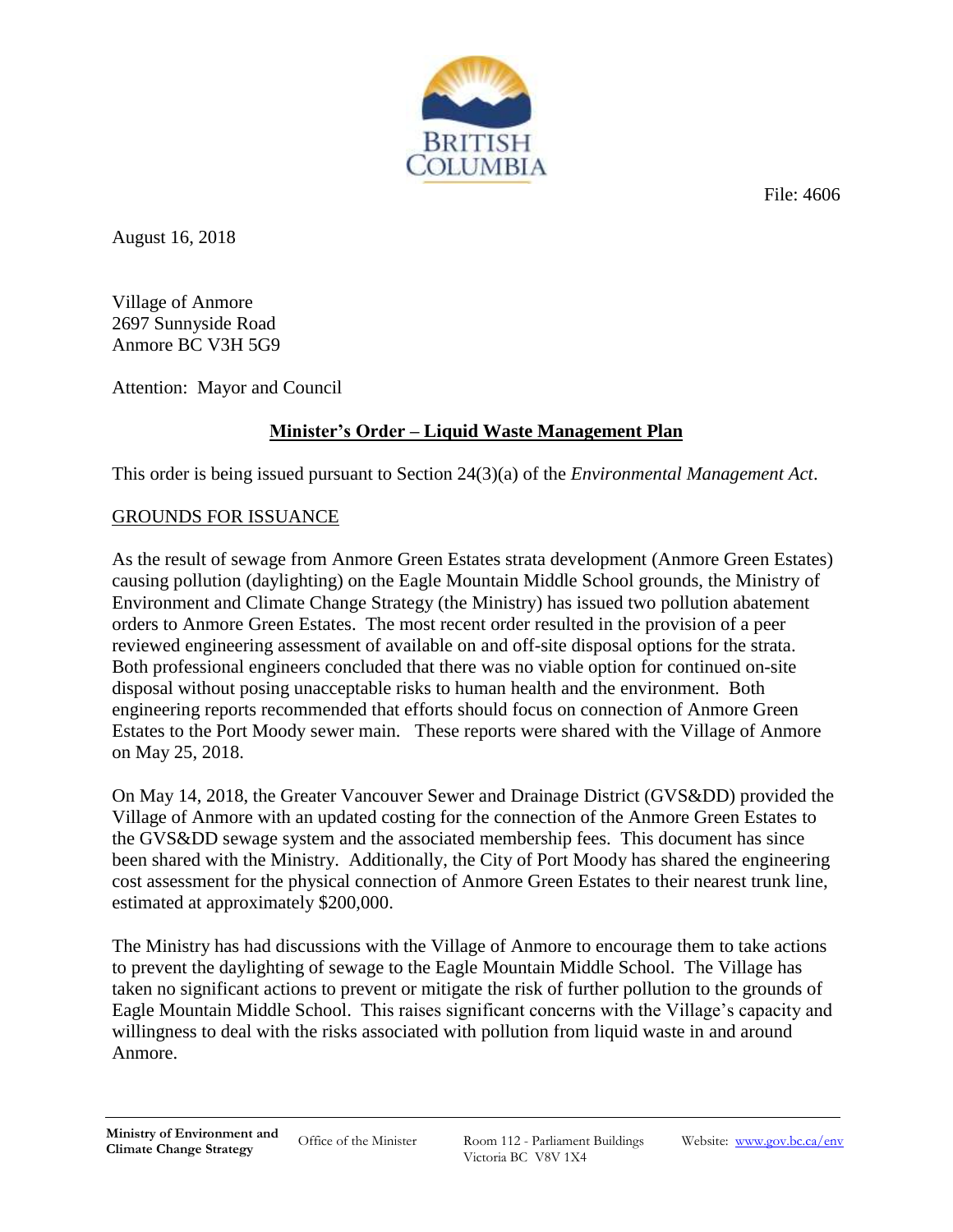As a result of the risk of further pollution to Eagle Mountain Middle School and that there has been no significant actions taken by the Village of Anmore, I am exercising my authority under the *Environmental Management Act* by issuing the following order*.* 

### ORDER

Pursuant to Section 24(3)(a) of the *Environmental Management Act*, the Village of Anmore is hereby directed to submit a waste management plan for municipal liquid waste.

The liquid waste management plan must be prepared and signed by a Qualified Professional(s) and submitted for the Minister's approval no later than November 30, 2018.

For the purpose of this order, a "Qualified Professional" means an applied scientist or technologist specializing in a particular applied science or technology, including agrology, biology, chemistry, engineering, geology or hydrogeology, who

(a) is registered in British Columbia with the professional organization responsible for his or her area of expertise, acting under that professional association's code of ethics and subject to disciplinary action by that association, and

(b) through suitable education, experience, accreditation and knowledge, may be reasonably relied on to provide advice within his or her area of expertise as it relates to this order, or

(c) is approved by the Minister.

In the preparation of the liquid waste management plan it is strongly recommended that you consult the "Interim Guidelines for Preparing Liquid Waste Management Plans" at:

[https://www2.gov.bc.ca/assets/gov/environment/waste](https://www2.gov.bc.ca/assets/gov/environment/waste-management/sewage/guide_to_preparing_liquid_waste_mgmt_plans.pdf)[management/sewage/guide\\_to\\_preparing\\_liquid\\_waste\\_mgmt\\_plans.pdf](https://www2.gov.bc.ca/assets/gov/environment/waste-management/sewage/guide_to_preparing_liquid_waste_mgmt_plans.pdf)

### DUTY TO COMPLY

The requirements above must be completed on or before November 30, 2018. Failure to comply with the requirements of this order is a contravention of the *Environmental Management Act* and may result in legal action. I direct your attention to Section 120(11) of the *Environmental Management Act*, which reads:

*"(11) A municipality that…(a) fails to submit to the minister a waste management plan as requested or directed by the minister under section 24(2) or (3)… commits an offence and is liable on conviction to a fine not exceeding \$300 000."*

Failure to comply with the requirements of this order may also result in an administrative penalty under the Administrative Penalties Regulation (*Environmental Management Act*). I direct your attention to Section 12(4) of the Regulation, which reads:

*"(4) A person who fails to comply with an order under the [Environmental Management] Act is liable to an administrative penalty not exceeding \$40 000."*